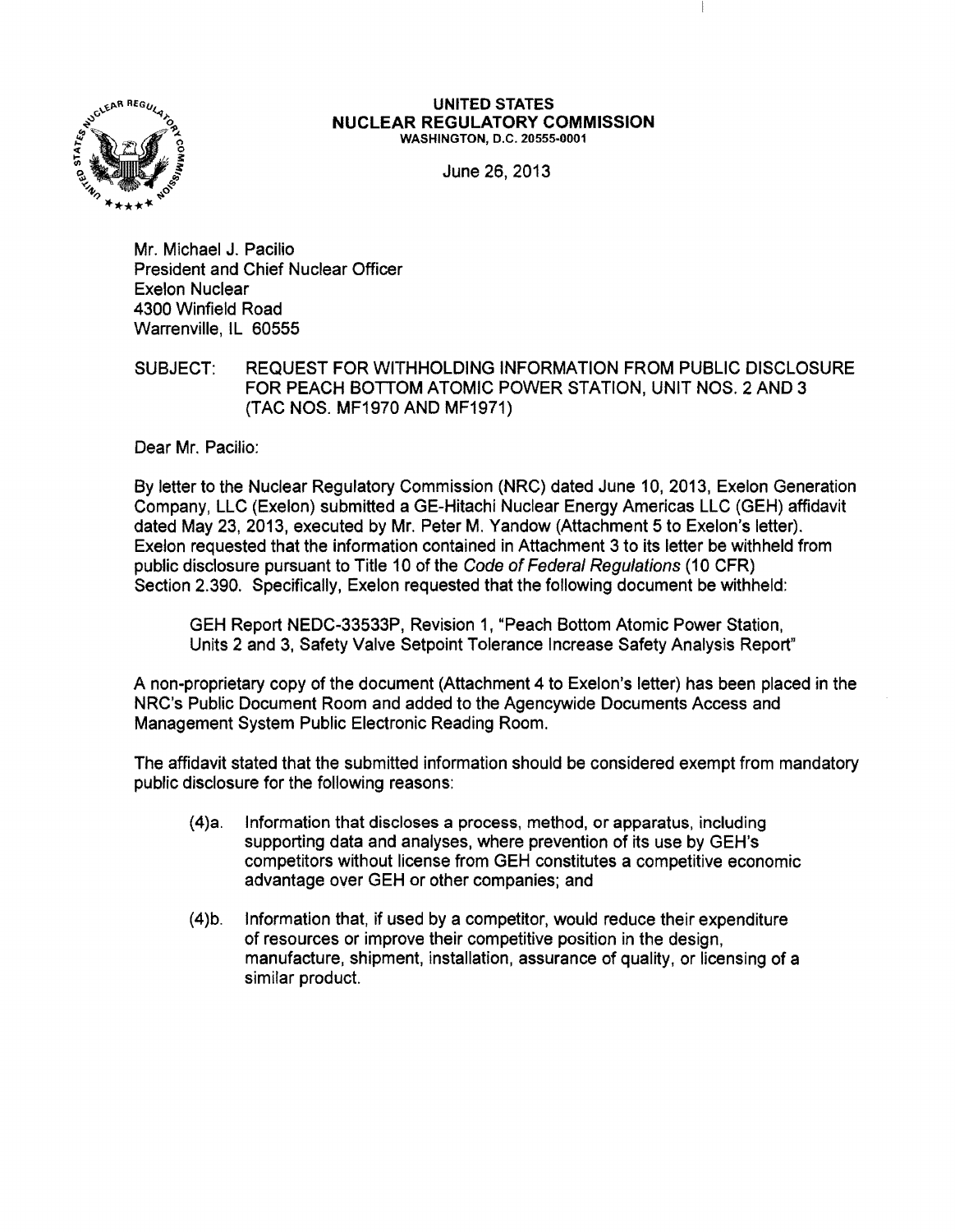M. Pacilio and the contract of the contract of the contract of the contract of the contract of the contract of the contract of the contract of the contract of the contract of the contract of the contract of the contract of

We have reviewed your application and the material in accordance with the requirements of 10 CFR 2.390 and, on the basis of the statements in the affidavit, have determined that the submitted information sought to be withheld contains proprietary commercial information and should be withheld from public disclosure. Therefore, the version of the submitted information marked as proprietary will be withheld from public disclosure pursuant to 10 CFR 2.390(b)(5) and Section 103(b) of the Atomic Energy Act of 1954, as amended.

Withholding from public inspection shall not affect the right, if any, of persons properly and directly concerned to inspect the document. If the need arises, we may send copies of this information to our consultants working in this area. We will, of course, ensure that the consultants have signed the appropriate agreements for handling proprietary information.

If the basis for withholding this information from public inspection should change in the future such that the information could then be made available for public inspection, you should promptly notify the NRC. You also should understand that the NRC may have cause to review this determination in the future, for example, if the scope of a Freedom of Information Act request includes your information. In all review situations, if the NRC makes a determination adverse to the above, you will be notified in advance of any public disclosure.

If you have any questions regarding this matter, I may be reached at 301-415-1420.

Sincerely,

Richard B. Ennis, Senior Project Manager Plant Licensing Branch 1-2 Division of Operating Reactor Licensing Office of Nuclear Reactor Regulation

Docket Nos. 50-277 and 50-278

cc: Mr. Peter M. Yandow NPP/Services Licensing Manager Regulatory Affairs GE-Hitachi Nuclear Energy Americas LLC 3901 Castle Hayne Road Wilmington, NC 28401

Additional Distribution via Listserv